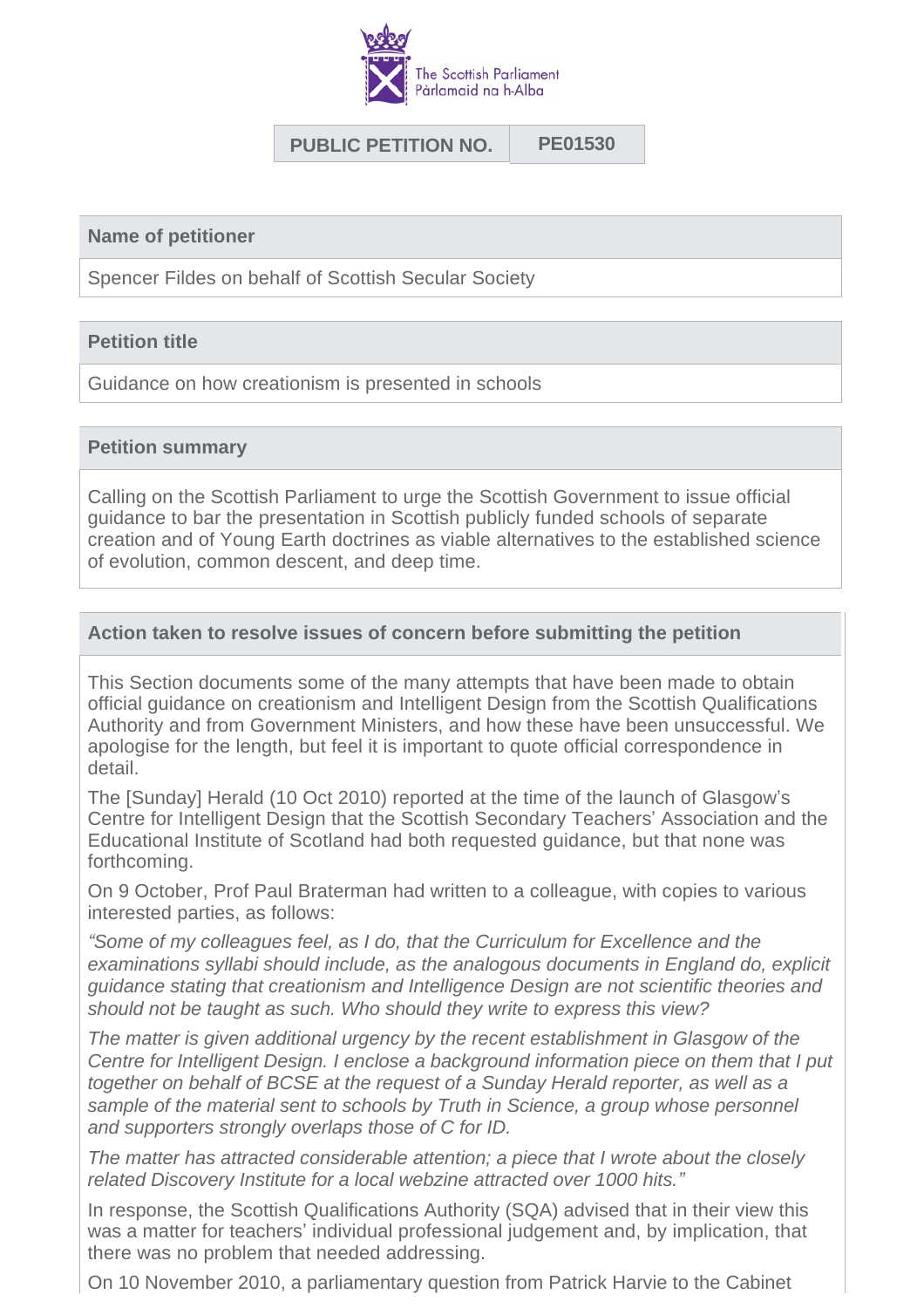Secretary for Education and Lifelong Learning drew the response:

*"I say to Patrick Harvie that I can and will distinguish between belief and scientific fact; that is absolutely what I should do. However, I will not be a censor or forbid people from holding opinions or beliefs"*

**It is precisely because of the difference between individual belief, which must be free, and what should be presented as valid with the authority of the educational system, which must be scientifically and pedagogically defensible, that the guidance we seek is necessary.**

More recent correspondence has been equally inconclusive and unhelpful. To take the most recent of many examples, on 1 October 2013, in the wake of the Kirktonholme scandal, Caroline Lynch, then Chair of Scottish Secular Society (SSS) wrote on behalf of SSS to the SQA as follows:

Creationism and Evolution Denial in Scottish Schools

*"As you will no doubt be aware, creationism and the denial of evolution has been found in three separate Scottish schools in a very short period of time. This confirms our belief that such views and excesses may be endemic in the system.*

*The Scottish curriculum does not specifically state that teaching creationism as an alternative to the overwhelming scientific consensus on the origins of the universe or that teaching intelligent design as an alternative to evolution, or in any context as a viable alternative to accepted science, is unacceptable. This is not the case in England and Wales, where the Department for Education has stated that "We do not expect creationism, intelligent design and similar ideas to be taught as valid scientific theories in any state funded school." The National Secular Society wrote to you in 2010 with similar warnings and we are deeply disappointed that no unequivocal statement has so far been made. The potential for harm and abuse is now very clear.*

*Our repeated warnings about this, the vociferous parental backlash and the intense media scrutiny on these revelations, make it very clear to us that this issue needs to be addressed immediately.*

*Creationism and Intelligent Design are anti-scientific views that are not only deeply divisive and confusing in an educational context but are positions that defeat the hard work of teachers in other curricular areas. These topics have no rightful place in Scottish primary and secondary science education, indeed no place in our education system at all outside of discussions in Religious and Moral Education classes.*

*If this is left unchecked there is a very real potential that such views can continue to affect this nation's most precious resource – our children. The complacency which has underpinned government assurances that this is not and cannot be an issue in Scotland has now been shattered. Now is the time for positive and assertive action to safeguard the education of our children. We ask that you declare immediately that creationism and intelligent design are specifically excluded from the educational setting outside of RME classes, and that appropriate action including formal guidance is issued to all schools to underpin your statement"*

The official response to this, as to similar letters, was a simple reaffirmation of the official view, that there is no problem and that the matter can in any case be left to the good judgment of teachers.

[1 http://www.heraldscotland.com/news/education/would-you-adam-and-eve-it-top](http://www.heraldscotland.com/news/education/would-you-adam-and-eve-it-top-scientists-tell-scottish-pupils-the-bible-is-true-1.1060545)scientists-tell-scottish-pupils-the-bible-is-true-1.1060545

# **Petition background information**

We petition the Scottish Parliament to instruct the Education Secretary to issue guidance to publicly funded schools and colleges to prevent the teaching of creationism1 and related doctrines as viable alternatives to established science.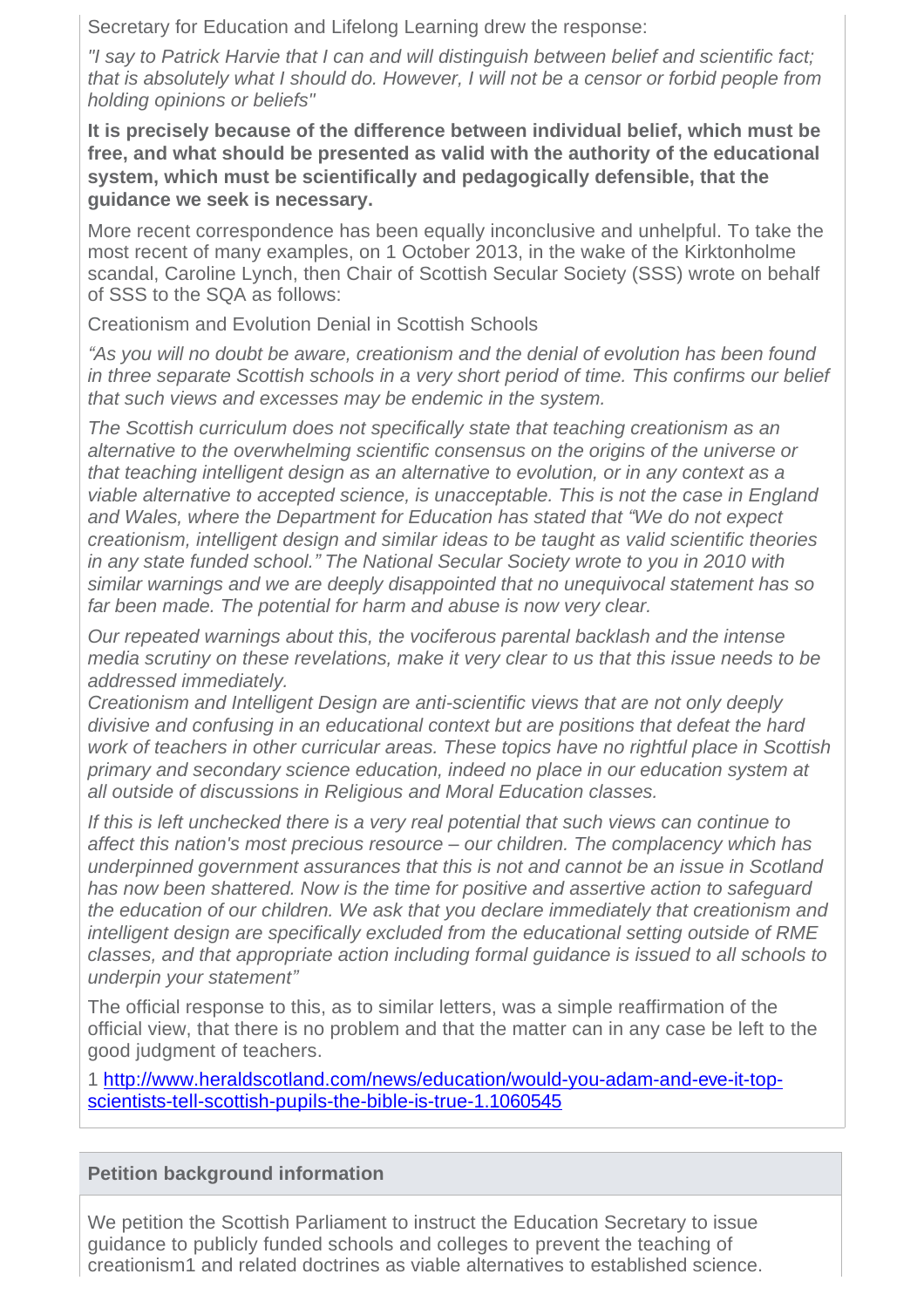Nothing in this request precludes the discussion of such doctrines in their proper place, as part of the study of ideas, neither does it nor can it infringe on individual freedom of belief. For purposes of clarification, we respectfully offer provisional draft language that would meet the case.

The most remarkable thing about this petition is that it is necessary. Evolution, meaning the common descent of living things and their change over time, is, and has been for generations, the unifying concept of the life sciences. It is so recognised by all major scientific Academies and by repeated references in the Curriculum for Excellence, and is endorsed by numerous religious authorities.2 The deep time necessary for this evolution had been recognised by Scottish geologists over a century earlier. There is wide agreement that Scotland's future prosperity depends on science-based industry, including in particular our strong tradition of biomedical research.

Yet over the past few decades, this established science has come under attack, inspired by the importation from the US of the doctrines known as creation science, flood geology, and Intelligent Design. These maintain, respectively, that scientific findings should be judged according to their compatibility with biblical literalism, that the entire geological record is the product of a world-wide flood and other events within the past few thousand years, and that the repeated operation of mutation and selection is incapable of generating new significant information. All of these doctrines require the wholesale rejection of modern biology while some extend this rejection to cosmology, geology, and planetary science, along with much of present-day physics and chemistry. Nonetheless, we know that they are being presented in schools as viable alternatives to these established sciences.

For many years, voices within the educational community have been asking the Scottish Government for guidance on how to deal with these threats. In reply, the official answer from Government ministers and from the SQA, as documented in Section 4 above, has always been that such matters can safely be left to the judgment of individual teachers and school Heads.

This places school Heads and other teachers in an impossible position. In around a quarter of Scotland's local Education Committees, to whom they have to answer, one or more of the unelected representatives of religion is openly creationist. Schools, in the nature of things, rely heavily on the voluntary services of church chaplains and other volunteer visitors, who are not themselves trained as teachers or as scientists, and we have come across numerous cases where such people are enthusiastically proselytising creationists. Heads, teachers, and indeed parents concerned for the scientific integrity of their children's education needs to be able to point such volunteers towards clear official guidance specifying what is, and what is not, admissible.

The present situation places an unreasonable responsibility on teachers for the unaided monitoring of tendentious materials from creationist sources and of the activities of visitors and individuals such as volunteers and Chaplains who are not formally part of the teaching staff. There are even anecdotal reports of school science teachers negotiating (!) with their colleagues in Religious Education to ensure that creationism is not taught as true doctrine. Thus there is no doubt that guidance we seek is necessary. Moreover, as long ago as 2010, such guidance was requested (see Section 4 above) by the teachers themselves through their representatives in EIS and the Association of Secondary Teachers. Events since then only underline the need for these requests.

We know that present arrangements have led to unacceptable, even scandalous, situations. The distribution of Young Earth creationist and explicitly anti-scientific materials in primary schools last September led to a national scandal7 that has now attracted international comment.8 We know of openly creationist individuals, some without any explicit qualifications, who serve as school chaplains or as members of school chaplaincy committees, and as such have direct influence, but only on the conduct of Religious Observance, but on the development of the Religious and Moral Education programme. In one case, we found three separate creationist churches represented among the chaplaincies of the same Central Belt local authority. A volunteer organisation, which carries anti-scientific Young Earth creationist materials,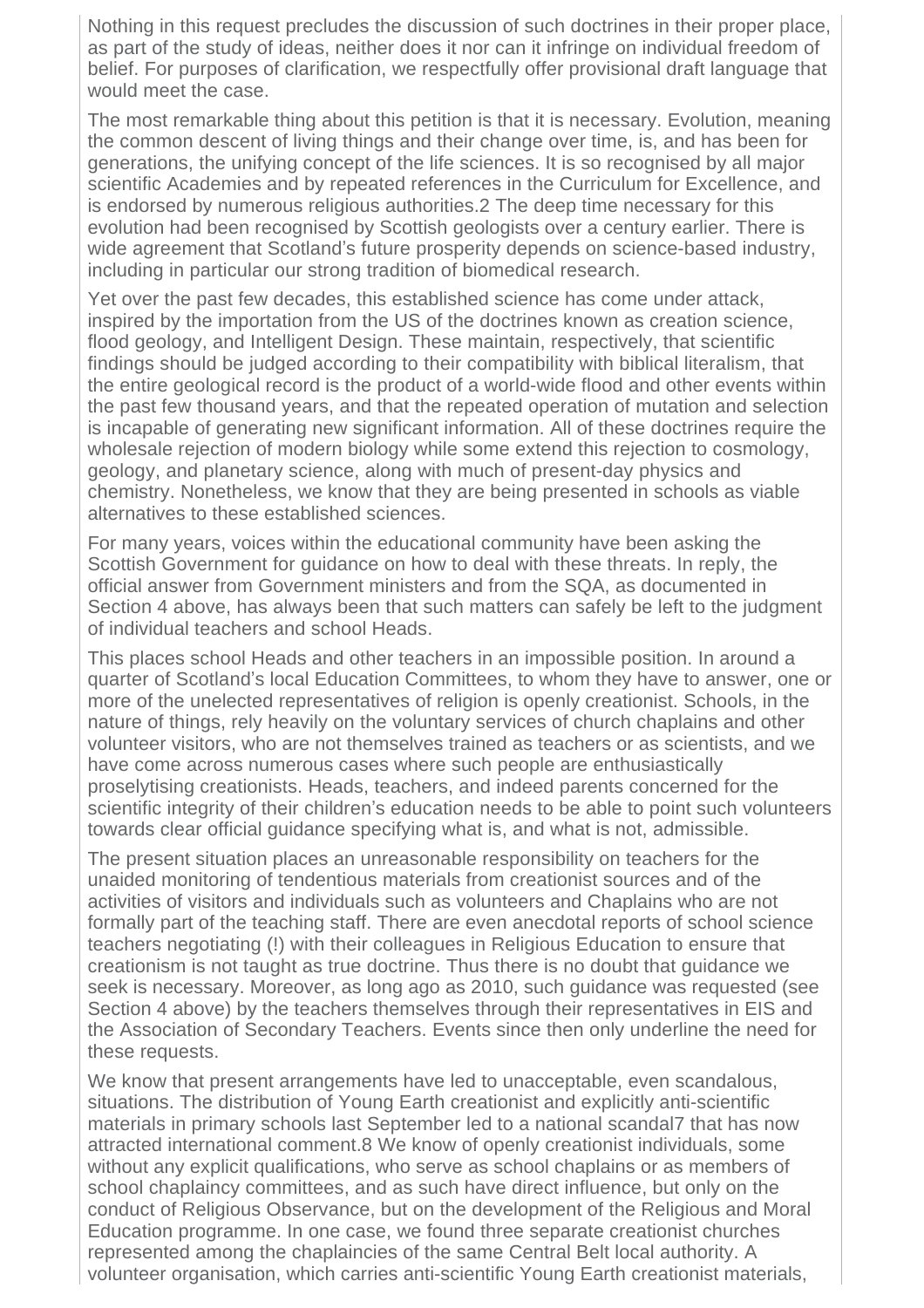has buses visiting schools, and offers teaching materials in Religious Education at both primary and secondary levels.9

In all these cases, and no doubt in many others that have not come to our attention, people with the best of intentions will be bringing creationist convictions into schools, and creating an atmosphere where it is difficult or embarrassing for teachers to challenge them. Thus one reason why guidance is needed is to support the teachers themselves against pressures.

We have no wish to restrict the discussion of creationism as part of the study of religious or other ideas. We therefore suggest as a possible model the following language, which loosely follows the lead of that now in place in agreements between Churches and the Department for Education in England:

Pupils must be taught about evolution as firmly based science, and not presented with 'creationism' as scientific fact or as a valid alternative to evolution.

'Creationism' here means any doctrine or theory which holds that natural biological processes cannot account for the history, diversity, and complexity of life on earth and therefore rejects the scientific theory of evolution. Pupils should also be taught about the age of the Earth on the basis of established science, and not presented with Young Earth scenarios as credible alternatives.

This guidance is not intended to inhibit discussion of beliefs about the origins of the Earth and living things, such as creationism, in Religious Education and other cultural studies, as long as they are not presented as valid alternatives to established science.

1 Creationism here means the separate creation of different living kinds. No objection is being raised to discussion of the overall belief in God as the ultimate creator. Similarly, by Intelligent Design we mean the oft-refuted claim that natural processes cannot generate the kind of new information required for evolution. This claim should be distinguished from the respectable philosophical position that sees the operation of the Universe as a whole as the working of Providence.

2 For endorsements by scientific societies see e.g.

http://royalsociety.org/document.asp?tip=1&id=4926 (Royal Society),

http://www.nap.edu/catalog.php?record\_id=11876 and

http://nationalacademies.org/evolution/ (US National Academy of Sciences),

http://www.interacademies.net/10878/13901.aspx (67 separate national academies from China to Peru and spanning counties dominated by all three Abrahamic religions).

For religious endorsements see e.g. http://www.biologos.org (mainly Evangelical),

http://www.cin.org/jp2evolu.html (Catholic), http://www.churchofengland.org/our-

views/medical-ethics-health-social-care-policy/darwin/malcolmbrown.aspx

(Episcopalian), http://theclergyletterproject.org/ (Evolution Sunday and Clergy Letter Project; mainly US; inter-denominational, over 11,000 clergy),

http://www.ekklesia.co.uk/node/6764 and links therein (various). See also http://ncse.com/media/voices/religion

For summary of scientific evidence, see http://www.talkorigins.org/faqs/comdesc/ and for refutations of creationist quote mining see

http://www.talkorigins.org/faqs/quotes/mine/project.html and of other creationist counter-claims (e.g. denial of intermediate forms) see

http://www.talkorigins.org/indexcc/list.html and links to primary literature therein.

3 http://hillfootsalvabaptist.blogspot.co.uk/search?q=noah

4 http://www.aoglarbert.org/our%20beliefs.html

5 http://www.bridge-church.com/about-the-bridge/

6 http://blogs.answersingenesis.org/blogs/ken-ham/2013/04/10/reaching-scots/

7 For content analysis of these books, see http://wp.me/p21T1L-7U. For press reports of the incident, see e.g. http://www.dailyrecord.co.uk/news/scottish-news/parentsoutrage-extremist-religious-sect-2254926,

http://www.heraldscotland.com/news/education/school-heads-removed-in-row-overradical-christian-helper.22143814, and http://www.bbc.co.uk/news/uk-scotlandglasgow-west-24077924

8 http://www.huffingtonpost.com/michael-zimmerman/creationism-at-its-most-